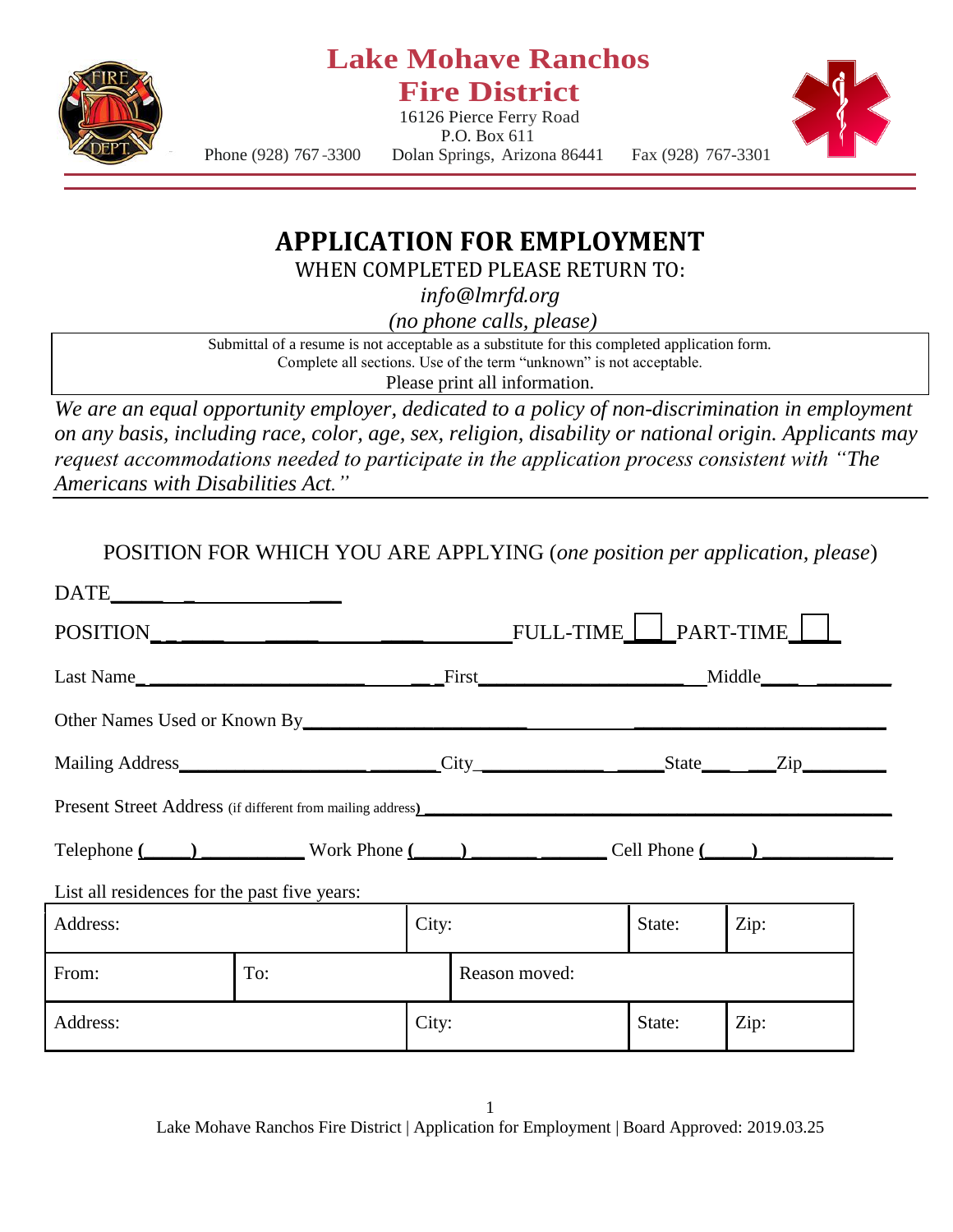| From:                                                                                                                                                                                                                                                                                                                                                                                                              | To:   |       | Reason moved: |                |      |  |
|--------------------------------------------------------------------------------------------------------------------------------------------------------------------------------------------------------------------------------------------------------------------------------------------------------------------------------------------------------------------------------------------------------------------|-------|-------|---------------|----------------|------|--|
| Address:                                                                                                                                                                                                                                                                                                                                                                                                           | City: |       |               | State:         | Zip: |  |
| From:                                                                                                                                                                                                                                                                                                                                                                                                              | To:   |       | Reason moved: |                |      |  |
| Address:                                                                                                                                                                                                                                                                                                                                                                                                           |       | City: |               | State:         | Zip: |  |
| From:                                                                                                                                                                                                                                                                                                                                                                                                              | To:   |       | Reason moved: |                |      |  |
| Address:                                                                                                                                                                                                                                                                                                                                                                                                           |       | City: |               | State:<br>Zip: |      |  |
| From:                                                                                                                                                                                                                                                                                                                                                                                                              | To:   |       | Reason moved: |                |      |  |
| PERSONAL DATA:                                                                                                                                                                                                                                                                                                                                                                                                     |       |       |               |                |      |  |
|                                                                                                                                                                                                                                                                                                                                                                                                                    |       |       |               |                |      |  |
|                                                                                                                                                                                                                                                                                                                                                                                                                    |       |       |               |                |      |  |
|                                                                                                                                                                                                                                                                                                                                                                                                                    |       |       |               |                |      |  |
|                                                                                                                                                                                                                                                                                                                                                                                                                    |       |       |               |                |      |  |
|                                                                                                                                                                                                                                                                                                                                                                                                                    |       |       |               |                |      |  |
| Do you possess a valid Arizona Driver's License?                                                                                                                                                                                                                                                                                                                                                                   |       |       | Yes           | N <sub>o</sub> |      |  |
|                                                                                                                                                                                                                                                                                                                                                                                                                    |       |       |               |                |      |  |
| Yes<br>Is there any reason you could not acquire an Arizona Driver's License?<br>N <sub>o</sub>                                                                                                                                                                                                                                                                                                                    |       |       |               |                |      |  |
| If yes, explain: $\frac{1}{\sqrt{1-\frac{1}{\sqrt{1-\frac{1}{\sqrt{1-\frac{1}{\sqrt{1-\frac{1}{\sqrt{1-\frac{1}{\sqrt{1-\frac{1}{\sqrt{1-\frac{1}{\sqrt{1-\frac{1}{\sqrt{1-\frac{1}{\sqrt{1-\frac{1}{\sqrt{1-\frac{1}{\sqrt{1-\frac{1}{\sqrt{1-\frac{1}{\sqrt{1-\frac{1}{\sqrt{1-\frac{1}{\sqrt{1-\frac{1}{\sqrt{1-\frac{1}{\sqrt{1-\frac{1}{\sqrt{1-\frac{1}{\sqrt{1-\frac{1}{\sqrt{1-\frac{1}{\sqrt{1-\frac{1}{$ |       |       |               |                |      |  |
|                                                                                                                                                                                                                                                                                                                                                                                                                    |       |       |               |                |      |  |
|                                                                                                                                                                                                                                                                                                                                                                                                                    |       |       |               |                |      |  |
| <b>Education and Training</b>                                                                                                                                                                                                                                                                                                                                                                                      |       |       |               |                |      |  |
|                                                                                                                                                                                                                                                                                                                                                                                                                    |       |       |               |                |      |  |
| Did you graduate from high school? <u>ULI</u> YES<br>NO <sub>1</sub>                                                                                                                                                                                                                                                                                                                                               |       |       |               |                |      |  |
|                                                                                                                                                                                                                                                                                                                                                                                                                    |       |       |               |                |      |  |
|                                                                                                                                                                                                                                                                                                                                                                                                                    |       |       |               |                |      |  |
|                                                                                                                                                                                                                                                                                                                                                                                                                    |       |       |               |                |      |  |

2 Lake Mohave Ranchos Fire District | Application for Employment | Board Approved: 2019.03.25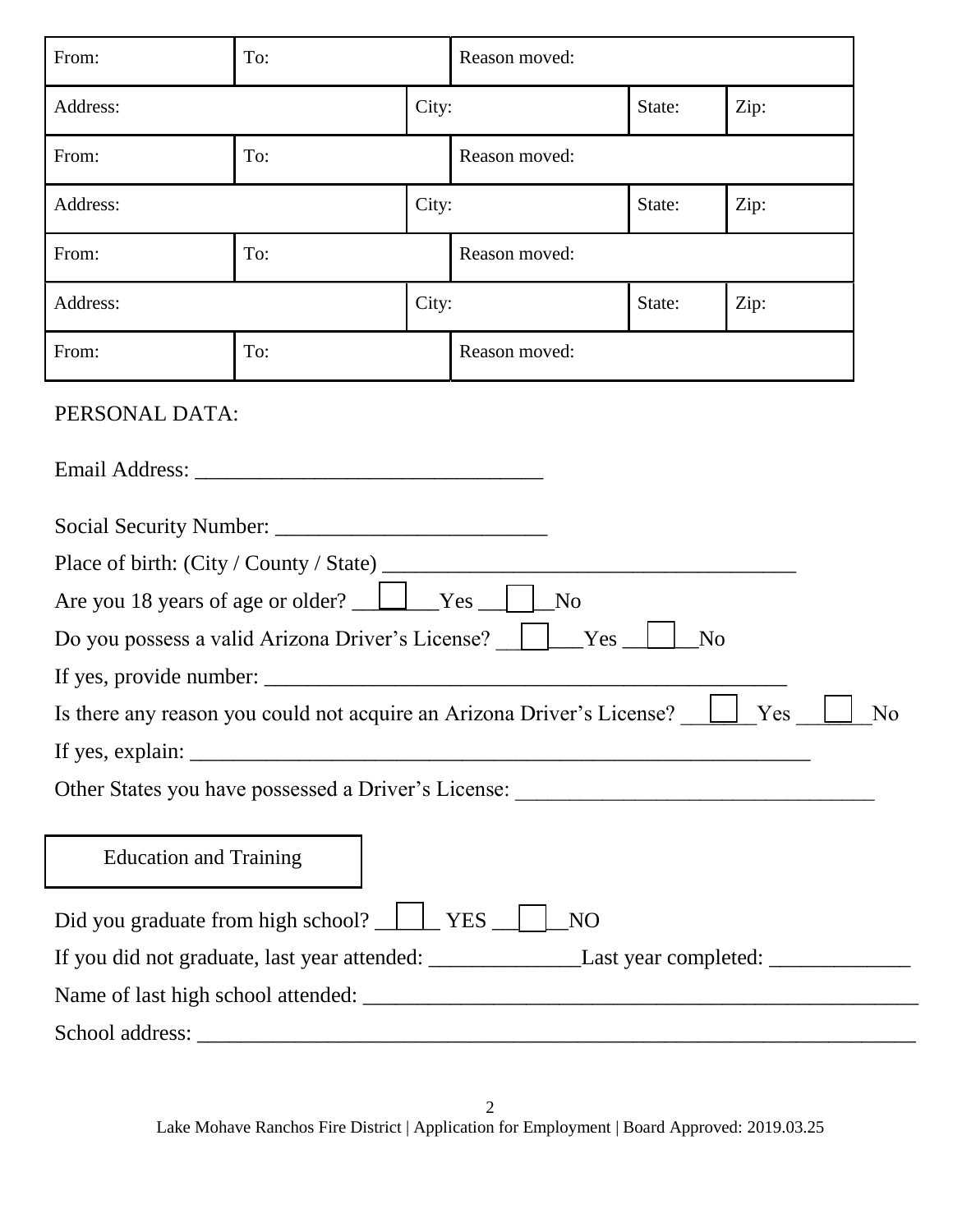|  |  |  |  | Do you have a GED? <u>Section</u> Yes NO (Required to provide a copy of either high school |  |
|--|--|--|--|--------------------------------------------------------------------------------------------|--|
|--|--|--|--|--------------------------------------------------------------------------------------------|--|

diploma or GED.)

List all colleges, universities and technical schools attended; most recent first.

| School Name:            |     |                        |
|-------------------------|-----|------------------------|
| Address:                |     |                        |
| Dates attended: From:   | To: | Semester hours earned: |
| Degree attained / year: |     | Major:                 |
|                         |     |                        |
| School Name:            |     |                        |
| Address:                |     |                        |
| Dates attended: From:   | To: | Semester hours earned: |
| Degree attained / year: |     | Major:                 |
| School Name:            |     |                        |
| Address:                |     |                        |
| Dates attended: From:   | To: | Semester hours earned: |
| Degree attained / year: |     | Major:                 |
|                         |     |                        |

In the space below, list any training you have acquired that might apply to the position you are seeking. List course(s) and/or training(s) name, description of course(s)/training(s), who provided course(s)/training(s), any certificate(s) issued and dates. (You will be required to provide proof of course(s)/training(s) and/or copies of certificate(s) for all listed course(s)/training(s).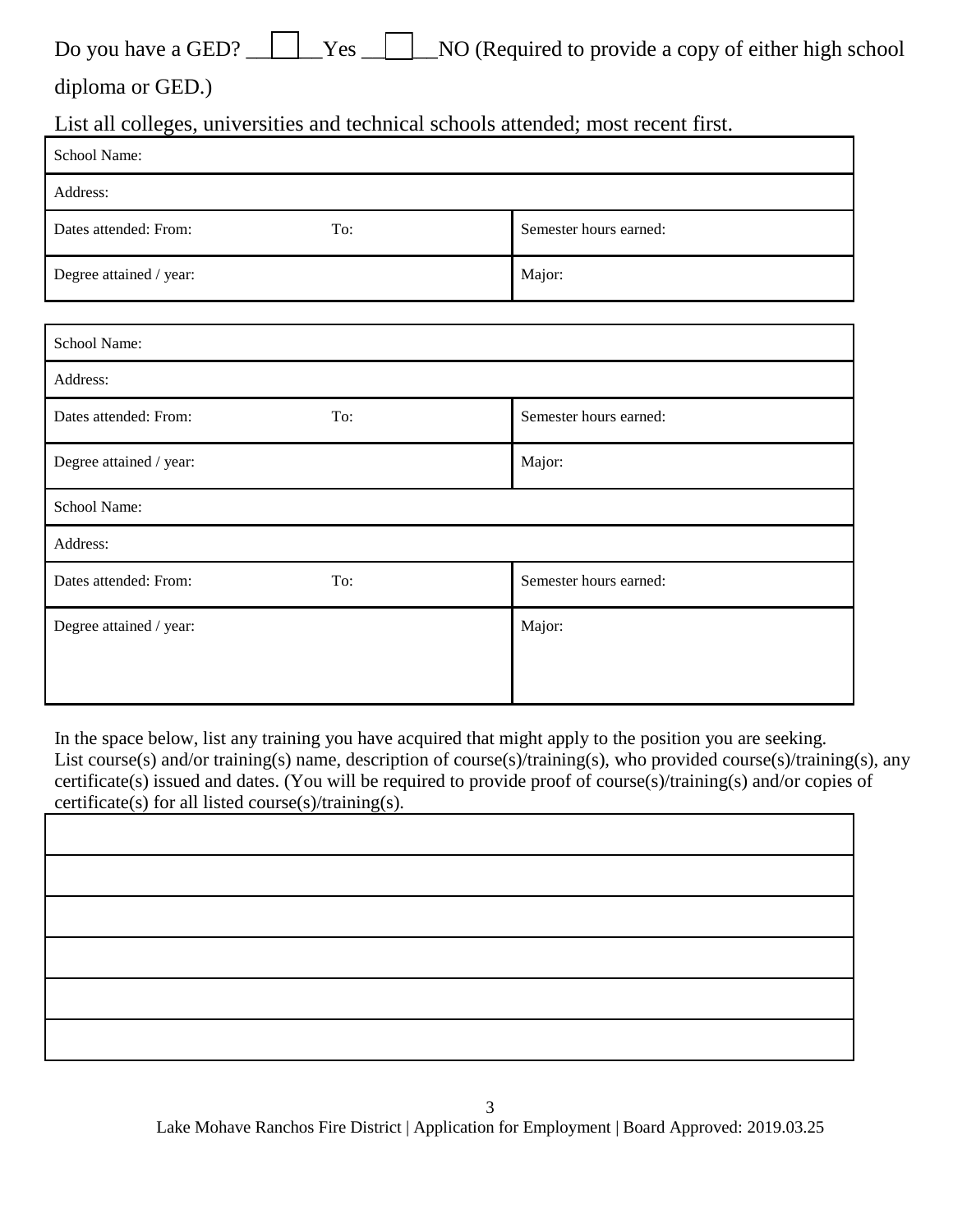Employment History

Please list most recent first. If presently employed, may we contact your employer? Nestando No

|                 | Type of business: |                     |  |  |  |
|-----------------|-------------------|---------------------|--|--|--|
|                 |                   |                     |  |  |  |
|                 |                   | Supervisor's Name:  |  |  |  |
|                 |                   |                     |  |  |  |
| To: $(mo / yr)$ |                   | Reason for leaving: |  |  |  |
|                 |                   |                     |  |  |  |
|                 |                   |                     |  |  |  |

| Employer's Name:         |                 | Type of business:  |                     |  |
|--------------------------|-----------------|--------------------|---------------------|--|
| <b>Complete Address:</b> |                 |                    |                     |  |
| Phone Number: ()         |                 | Supervisor's Name: |                     |  |
| Job Title / Description: |                 |                    |                     |  |
| Worked from: $(mo / yr)$ | To: $(mo / yr)$ |                    | Reason for leaving: |  |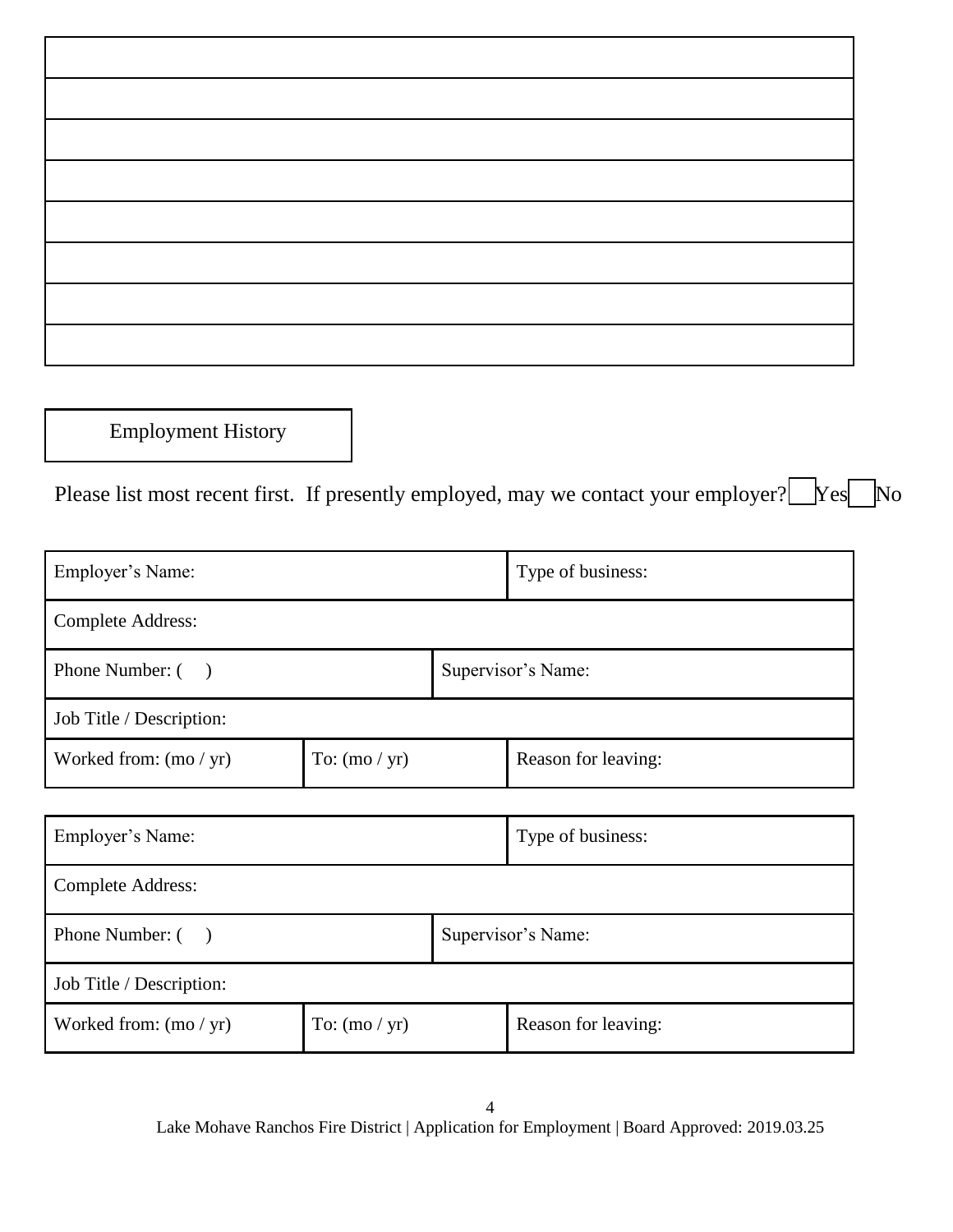| Employer's Name:         |                 | Type of business:  |                     |  |  |
|--------------------------|-----------------|--------------------|---------------------|--|--|
| <b>Complete Address:</b> |                 |                    |                     |  |  |
| Phone Number: ()         |                 | Supervisor's Name: |                     |  |  |
| Job Title / Description: |                 |                    |                     |  |  |
| Worked from: $(mo / yr)$ | To: $(mo / yr)$ |                    | Reason for leaving: |  |  |

| Employer's Name:         |                 | Type of business:  |                     |  |
|--------------------------|-----------------|--------------------|---------------------|--|
| <b>Complete Address:</b> |                 |                    |                     |  |
| Phone Number: ()         |                 | Supervisor's Name: |                     |  |
| Job Title / Description: |                 |                    |                     |  |
| Worked from: $(mo / yr)$ | To: $(mo / yr)$ |                    | Reason for leaving: |  |

Explain any breaks longer than 30 days. Use separate sheet of paper if necessary.

Please, provide any additional comments or information that would be of assistance in considering you for this position. Use separate sheet of paper if necessary.

\_\_\_\_\_\_\_\_\_\_\_\_\_\_\_\_\_\_\_\_\_\_\_\_\_\_\_\_\_\_\_\_\_\_\_\_\_\_\_\_\_\_\_\_\_\_\_\_\_\_\_\_\_\_\_\_\_\_\_\_\_\_\_\_\_\_\_\_\_\_\_\_\_\_\_\_\_\_\_\_

\_\_\_\_\_\_\_\_\_\_\_\_\_\_\_\_\_\_\_\_\_\_\_\_\_\_\_\_\_\_\_\_\_\_\_\_\_\_\_\_\_\_\_\_\_\_\_\_\_\_\_\_\_\_\_\_\_\_\_\_\_\_\_\_\_\_\_\_\_\_\_\_\_\_\_\_\_\_\_\_

\_\_\_\_\_\_\_\_\_\_\_\_\_\_\_\_\_\_\_\_\_\_\_\_\_\_\_\_\_\_\_\_\_\_\_\_\_\_\_\_\_\_\_\_\_\_\_\_\_\_\_\_\_\_\_\_\_\_\_\_\_\_\_\_\_\_\_\_\_\_\_\_\_\_\_\_\_\_\_\_

\_\_\_\_\_\_\_\_\_\_\_\_\_\_\_\_\_\_\_\_\_\_\_\_\_\_\_\_\_\_\_\_\_\_\_\_\_\_\_\_\_\_\_\_\_\_\_\_\_\_\_\_\_\_\_\_\_\_\_\_\_\_\_\_\_\_\_\_\_\_\_\_\_\_\_\_\_\_\_\_

\_\_\_\_\_\_\_\_\_\_\_\_\_\_\_\_\_\_\_\_\_\_\_\_\_\_\_\_\_\_\_\_\_\_\_\_\_\_\_\_\_\_\_\_\_\_\_\_\_\_\_\_\_\_\_\_\_\_\_\_\_\_\_\_\_\_\_\_\_\_\_\_\_\_\_\_\_\_\_\_

\_\_\_\_\_\_\_\_\_\_\_\_\_\_\_\_\_\_\_\_\_\_\_\_\_\_\_\_\_\_\_\_\_\_\_\_\_\_\_\_\_\_\_\_\_\_\_\_\_\_\_\_\_\_\_\_\_\_\_\_\_\_\_\_\_\_\_\_\_\_\_\_\_\_\_\_\_\_\_\_

**CIVIL LIABILITY**: List any and ALL civil lawsuits in which you have been a party, giving dates and locations, explaining the subject matter and disposition. ALL applicants are subject to a review of credit rating due to employee access to public resources and property, in lieu of bonding. Use separate sheet of paper if needed.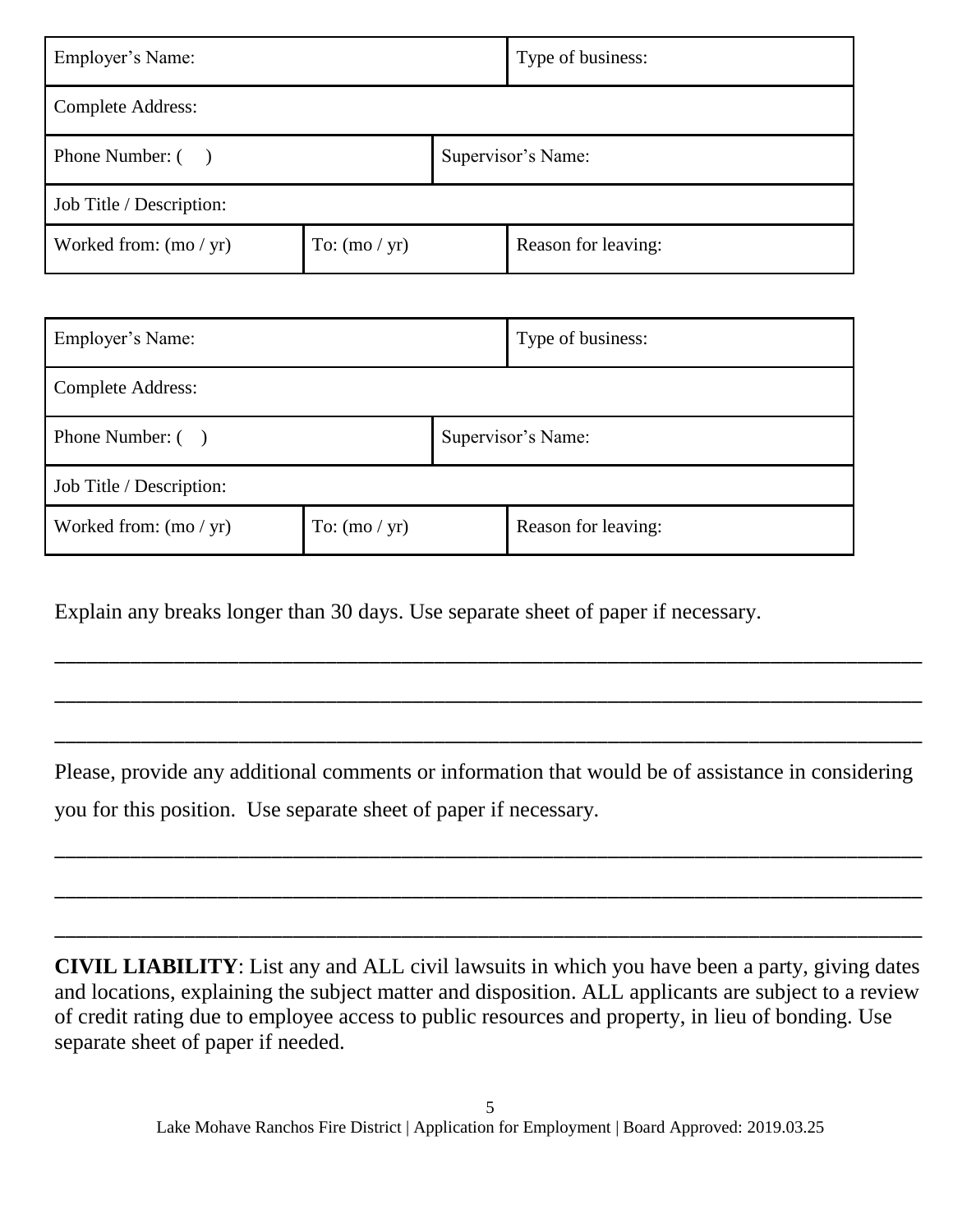**DRIVING HISTORY**: Have you ever had your Driver's License revoked or suspended? If so, list date and location of each occurrence and reasons for revocations or suspended. Applicants are REQUIRED to provide a current (within 30 days) Motor Vehicle Division Printout. Use separate sheet of paper if needed.

\_\_\_\_\_\_\_\_\_\_\_\_\_\_\_\_\_\_\_\_\_\_\_\_\_\_\_\_\_\_\_\_\_\_\_\_\_\_\_\_\_\_\_\_\_\_\_\_\_\_\_\_\_\_\_\_\_\_\_\_\_\_\_\_\_\_\_\_\_\_\_\_\_\_\_\_\_\_\_\_

\_\_\_\_\_\_\_\_\_\_\_\_\_\_\_\_\_\_\_\_\_\_\_\_\_\_\_\_\_\_\_\_\_\_\_\_\_\_\_\_\_\_\_\_\_\_\_\_\_\_\_\_\_\_\_\_\_\_\_\_\_\_\_\_\_\_\_\_\_\_\_\_\_\_\_\_\_\_\_\_

\_\_\_\_\_\_\_\_\_\_\_\_\_\_\_\_\_\_\_\_\_\_\_\_\_\_\_\_\_\_\_\_\_\_\_\_\_\_\_\_\_\_\_\_\_\_\_\_\_\_\_\_\_\_\_\_\_\_\_\_\_\_\_\_\_\_\_\_\_\_\_\_\_\_\_\_\_\_\_\_

\_\_\_\_\_\_\_\_\_\_\_\_\_\_\_\_\_\_\_\_\_\_\_\_\_\_\_\_\_\_\_\_\_\_\_\_\_\_\_\_\_\_\_\_\_\_\_\_\_\_\_\_\_\_\_\_\_\_\_\_\_\_\_\_\_\_\_\_\_\_\_\_\_\_\_\_\_\_\_\_

\_\_\_\_\_\_\_\_\_\_\_\_\_\_\_\_\_\_\_\_\_\_\_\_\_\_\_\_\_\_\_\_\_\_\_\_\_\_\_\_\_\_\_\_\_\_\_\_\_\_\_\_\_\_\_\_\_\_\_\_\_\_\_\_\_\_\_\_\_\_\_\_\_\_\_\_\_\_\_\_

\_\_\_\_\_\_\_\_\_\_\_\_\_\_\_\_\_\_\_\_\_\_\_\_\_\_\_\_\_\_\_\_\_\_\_\_\_\_\_\_\_\_\_\_\_\_\_\_\_\_\_\_\_\_\_\_\_\_\_\_\_\_\_\_\_\_\_\_\_\_\_\_\_\_\_\_\_\_\_\_

All persons applying for a position with the Lake Mohave Ranchos Fire District will be required to provide the documents listed below as applicable to the position for which they have applied. Originals and photocopies are acceptable and may be submitted with the application. However, all required documents must be on file prior to an offer of employment being made for all positions. All photocopied documents are subject to verification, and documents not provided as required will subject the applicant to termination of consideration for employment.

### **NOTICE: A resume may be attached to the application but is not acceptable as a substitute for a completed application form.**

**The following documents are required, from all applicants regardless of position for which they have applied. Please, check mark in space provided if documents are attached to application.**

Social Security Card

\_\_\_\_ G. E. D. or High School Diploma

\_\_\_\_ College Transcripts -or- College Degrees

#### **The following documents are required for emergency services personnel positions,**  except as noted.

\_\_\_\_ Current Driver's License

National Registry & State EMT Certification (Administrative applicants excluded)

Advanced Life Support Certifications (if applicable) (Administrative applicants excluded)

- \_\_\_\_ CPR Card (Administrative applicants excluded.)
- \_\_\_\_ Professional Licenses, Registrations and Certificates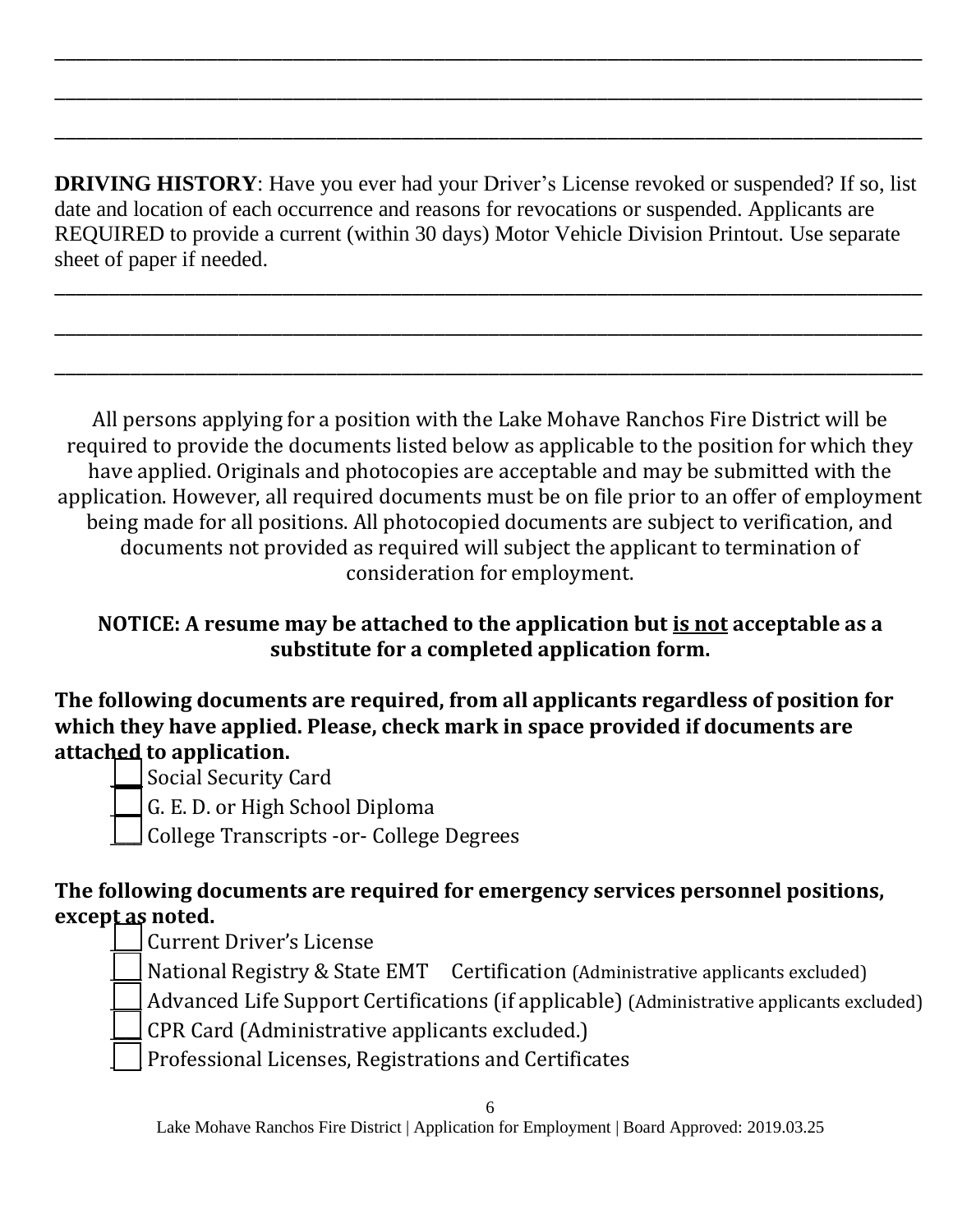# **STATEMENT OF UNDERSTANDING AND AGREEMENT**

I authorize investigation of all information contained herein and specifically authorize the employers and references to give you any and all information concerning me and by doing so, release all persons, schools, companies, corporations, credit bureaus, government agencies and medical personnel from any liability for any damages that may result from furnishing same to you.

I further agree to submit to alcohol and screening tests, if requested of me, at any time prior to, or during my employment, including but not limited to urinalysis test, polygraph test, blood test, hair sampling, random or announced testing, with or without suspicion.

The District utilizes basic common-sense rules, standards, guidelines and practices in its dayto-day work requirements and employment. Only some of these rules, standards, etc., are in written form. However, both the written and unwritten standards of employment and job performance are in effect. The rules, standards, guidelines and practices (often referred to as "policies") may be amended from time to time at the discretion of the District. I agree to conform to District policies, practices, rules, regulations and guidelines. I further agree that nothing in this application is intended to create an employment contract and that any employment and the terms and benefits provided to me are not intended to and do not constitute any contractual relationship, are for no definite period and are terminable by myself or the District with or without notice or cause. No oral statements or representations made whether before or during employment can change or modify this non-contractual and at-will relationship.

District property and District premises include lockers, closets or other receptacles for storing personal property. The District reserves the right to inspect or search lockers, etc., in the event grounds exist for such inspection or search, or on a random basis. The grounds may include questions, suspicions or investigation of theft or missing property (District or otherwise), possession of alcoholic beverages or illicit drugs, and/or possession of dangerous weapons. I understand and agree that I am subject to the possibility of searches or inspections of my personal effects, lunch bag/box, purse, issued uniforms and other equipment, etc., in the event it is deemed necessary by District. Periodic notices of random inspections may be given.

*Drug and Alcohol Testing:* In order to assure a drug-free work environment, the District prohibits the use, sale, transfer, being under the influence and/or reporting to work after using or ingesting illicit drugs in accordance with department policies. Successful passage of drug testing will be condition for employment and continued employment.